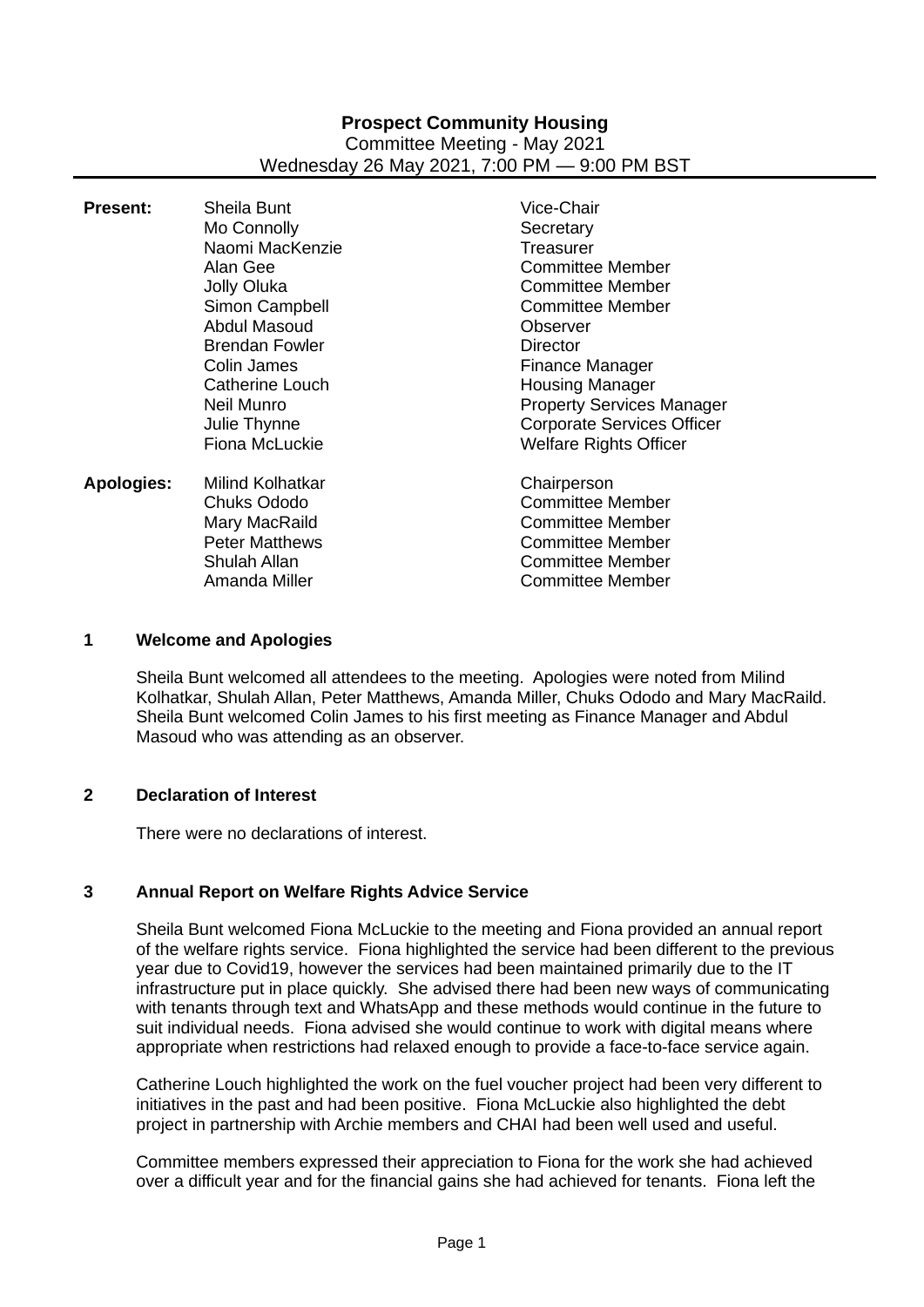meeting at this point.

### **4 Minutes of Previous Meeting**

The minutes of the meeting held on 28 April 2021 were proposed by Alan Gee seconded by Jolly Oluka and approved by all members present.

## **5 Matters Arising Report**

The report was noted.

It was noted the current EPC ratings for properties varied between B and D ratings, however the majority were C rated. Further work would be carried out over the next year to establish a full picture and this information would be provided to Committee once completed.

## **6 Register of Undertakings**

The Register of Undertakings was noted.

### **7 Policy Review**

Brendan Fowler presented the revised Leave and Time Off policy. He advised the policy merged three different policies into one overarching policy as described in the covering paper.

The Leave and Time Off policy was proposed by Alan Gee seconded by Simon Campbell and approved by all members present.

#### **8 Management Team Report**

Brendan Fowler provided an update on the proposed office opening later in the year and advised the arrangements would be subject to change depending on Government guidance. He advised staff would continue to provide services remotely in the meantime. A review of how Committee meetings were conducted would be carried out once the office had reopened, with the intention of introducing in person meetings when restrictions allowed. Brendan Fowler confirmed staff consultation had been ongoing throughout the pandemic and managers would be engaging with their teams to implement a phased return to office working when appropriate.

Catherine Louch advised virtual engagement with the Scrutiny group had not been successful over the past year, however a return to face-to-face engagement would be arranged as soon as the guidelines allowed.

Neil Munro provided an update on maintenance services and advised the backlog of reactive repairs had been cleared and reporting levels were back to normal. He advised the Senior Administration Officer had given notice of her retirement and would leave at the end of August after 21 years of service to Prospect. Committee members wished her well for her retirement.

Colin James provided an update and advised it was too early in the financial year to draw any conclusions. He highlighted the cashflow was in a strong position. Colin advised the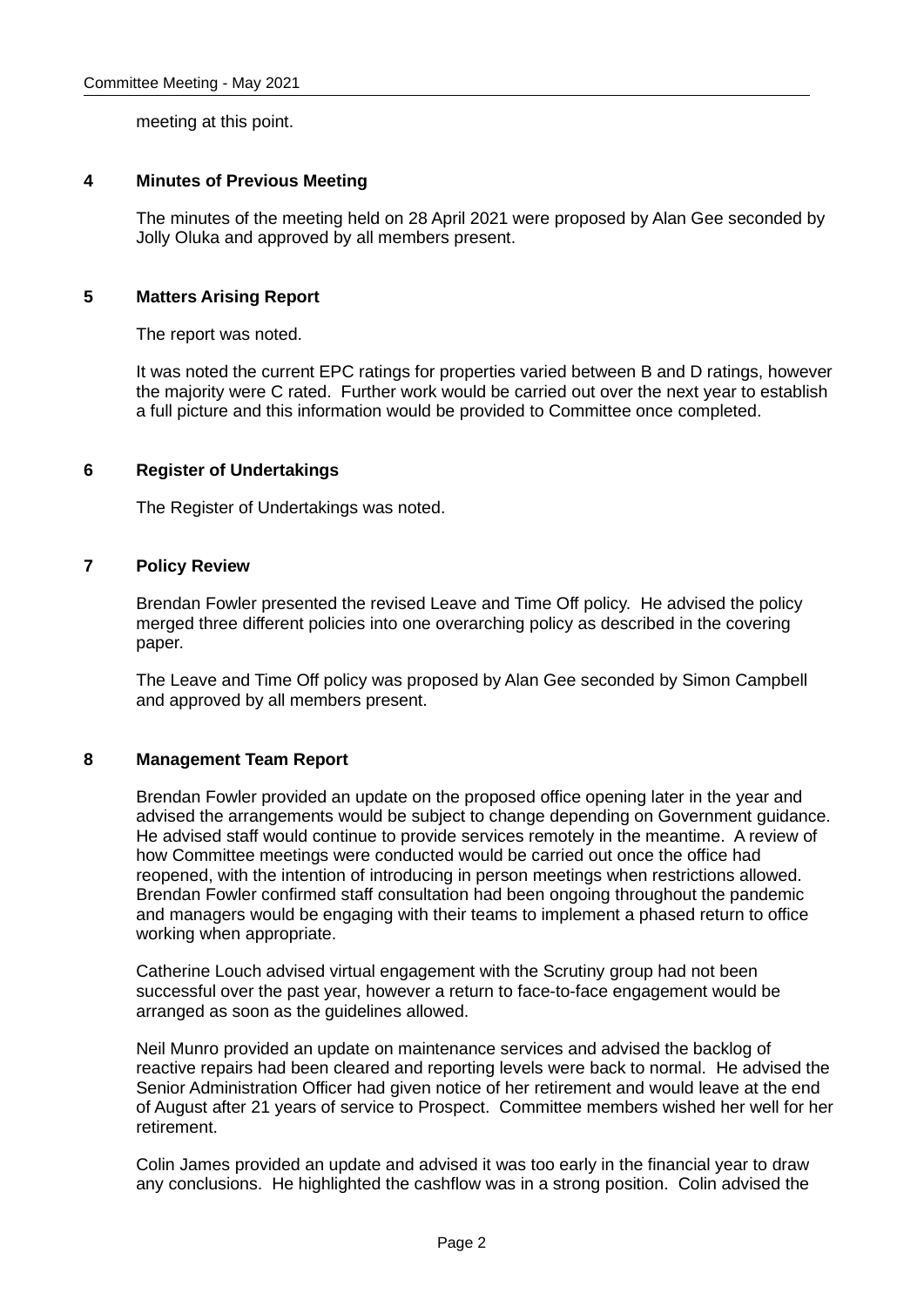external audit fieldwork was complete and a clearance meeting would take place in mid-June. He advised there had been no areas of concern highlighted during the fieldwork process.

#### **9 Quarterly Key Performance Indicators to 31 March 2021**

Brendan Fowler introduced the report and provided an overview of full year's figures.

It was noted complaints had reduced compared to last year, however the restrictions had limited the activities during certain parts of the year. Brendan Fowler provided an explanation of stage 1 and stage 2 complaints and it was noted we should celebrate compliments.

#### **10 Scottish Housing Regulator (SHR) Annual Return on Charter**

Brendan Fowler introduced the Annual Return to SHR on our performance. He advised the information contained within the document linked to the previous agenda item on Key Performance Indicators.

The SHR Annual Return on Charter was proposed by Naomi MacKenzie, seconded by Alan Gee and approved by all members present.

### **11 Risk Management Quarterly Review - Compliance Category**

Brendan Fowler provided an overview of the risk register – compliance category. He recommended the removal of one risk from the register. The risk "Engagement with SHR" was no longer required due to the recent changes to the regulatory requirements and engagement levels are no longer applicable. Four red risks were presented for review:

- Failure to comply with SHR requirements no changes suggested.
- Breach of bank covenants no changes suggested.
- Failure to comply with gas and electric safety checks no changes suggested. Neil Munro advised an external consultant had been appointed to check on contractors work and provide additional reassurance in this area.
- Failure to comply with Health & Safety measures no changes suggested. Neil Munro advised a new Landlord H&S audit had been provided by our Health & Safety consultant and would provide additional reassurance in this area.

The amended Compliance risk category was proposed by Simon Campbell, seconded by Mo Connolly and approved by all members present.

#### **12 Quarterly Health & Safety Report to 31 March 2021**

Neil Munro provided an overview of the report and advised the inspection of fire safety in stairs had been completed. The recommendations provided from the inspection would be completed by October. It was noted the Estate walkabouts took place every 3 months.

The report was noted.